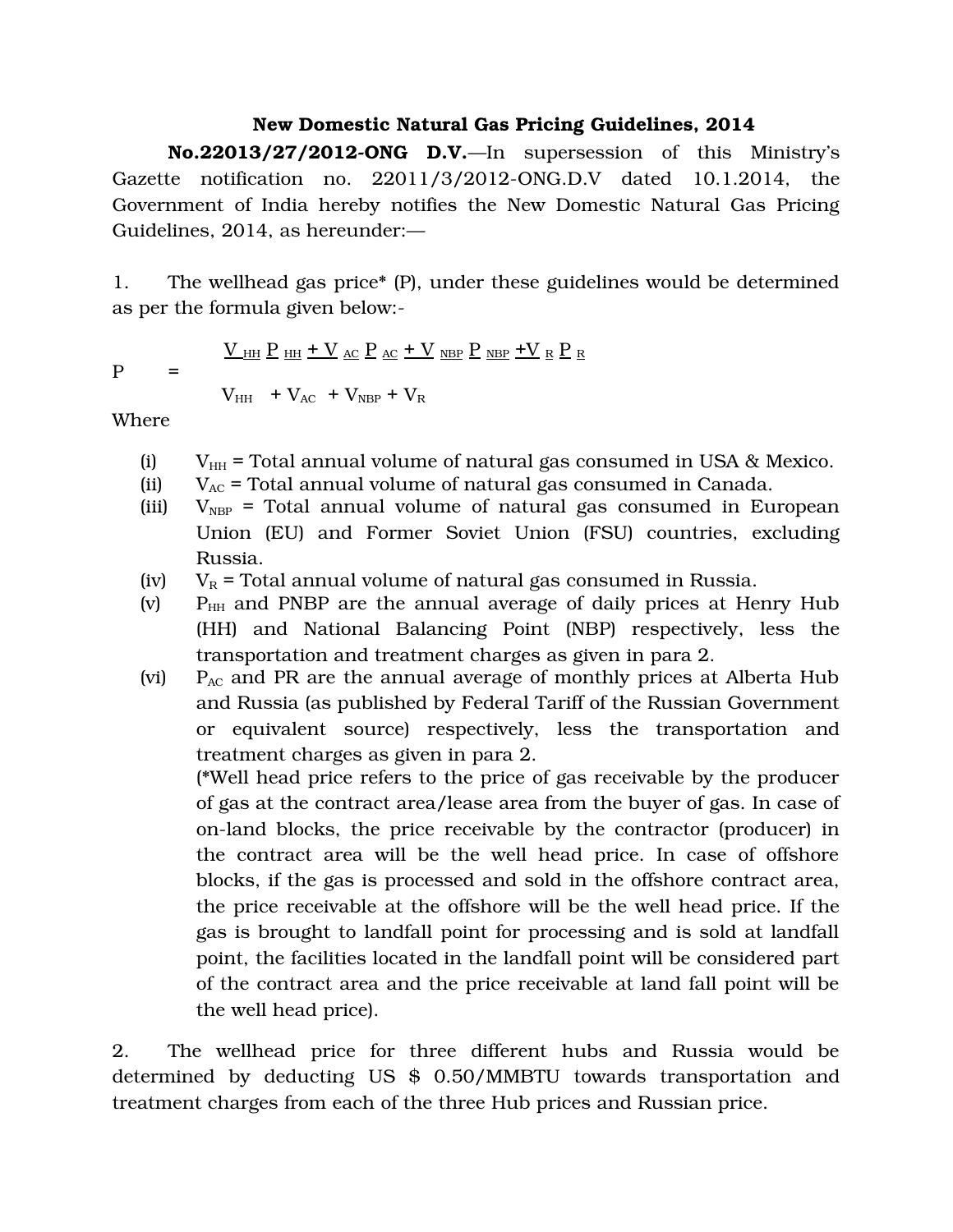3. The gas price, determined, under these guidelines would be applicable to all gas produced from nomination fields given to ONGC and OIL India, New Exploration and Licensing Policy (NELP) blocks, such Pre-NELP blocks where, the Production Sharing Contract, (PSC) provides for Government approval of gas prices and Coal Bed Methane (CBM) blocks except as indicated in para 4 and 5 below.

4. The gas price, so determined under these guidelines shall not be applicable, where prices have been fixed contractually for a certain period of time, till the end of such period. This gas price shall also not be applicable where the PSC concerned provides for a specific formula for natural gas price indexation/fixation and to such Pre-NELP PSCs which do not provide for Government approval of formula/basis for gas prices. Further, the pricing of natural gas from small/isolated fields in the nomination blocks of NOCs will continue to be governed by the extant guidelines in respect of these fields issued on 8th July, 2013.

5. The matter relating to cost recovery on account of shortfall in envisaged production from D1, D3 discoveries of Block KG-DWN-98/3 is under arbitration. The difference between the price, determined under these guidelines converted to NCV basis and the present price (US \$ 4.2 per million BTU) would be credited to the gas pool account maintained by GAIL and whether the amount so collected is payable or not, to the contractors of this Blocks, would be dependent on the outcome of the award of pending arbitration and any attendant legal proceedings.

6. The periodicity of price determination/notification shall be half yearly. The price and volume data used for calculation of price under these guidelines shall be the trailing four quarter data with one quarter lag. The first price on the basis of aforementioned formula in these guidelines would be determined on the basis of price prevailing at Henry Hub, NBP, Alberta Canada and Russia, between  $1<sup>st</sup>$  July, 2013 and 30<sup>th</sup> June, 2014. This price would come into effect from  $1<sup>st</sup>$  November, 2014 and would remain valid till  $31<sup>st</sup>$  March, 2015. Thereafter, it would be revised for the period  $1<sup>st</sup>$  April, 2015 to 30<sup>th</sup> September, 2015 on the basis of said prices prevalent between  $1<sup>st</sup>$  January,  $2014$  and  $31<sup>st</sup>$  December, 2014, i.e., with the lag of a quarter and so on. The